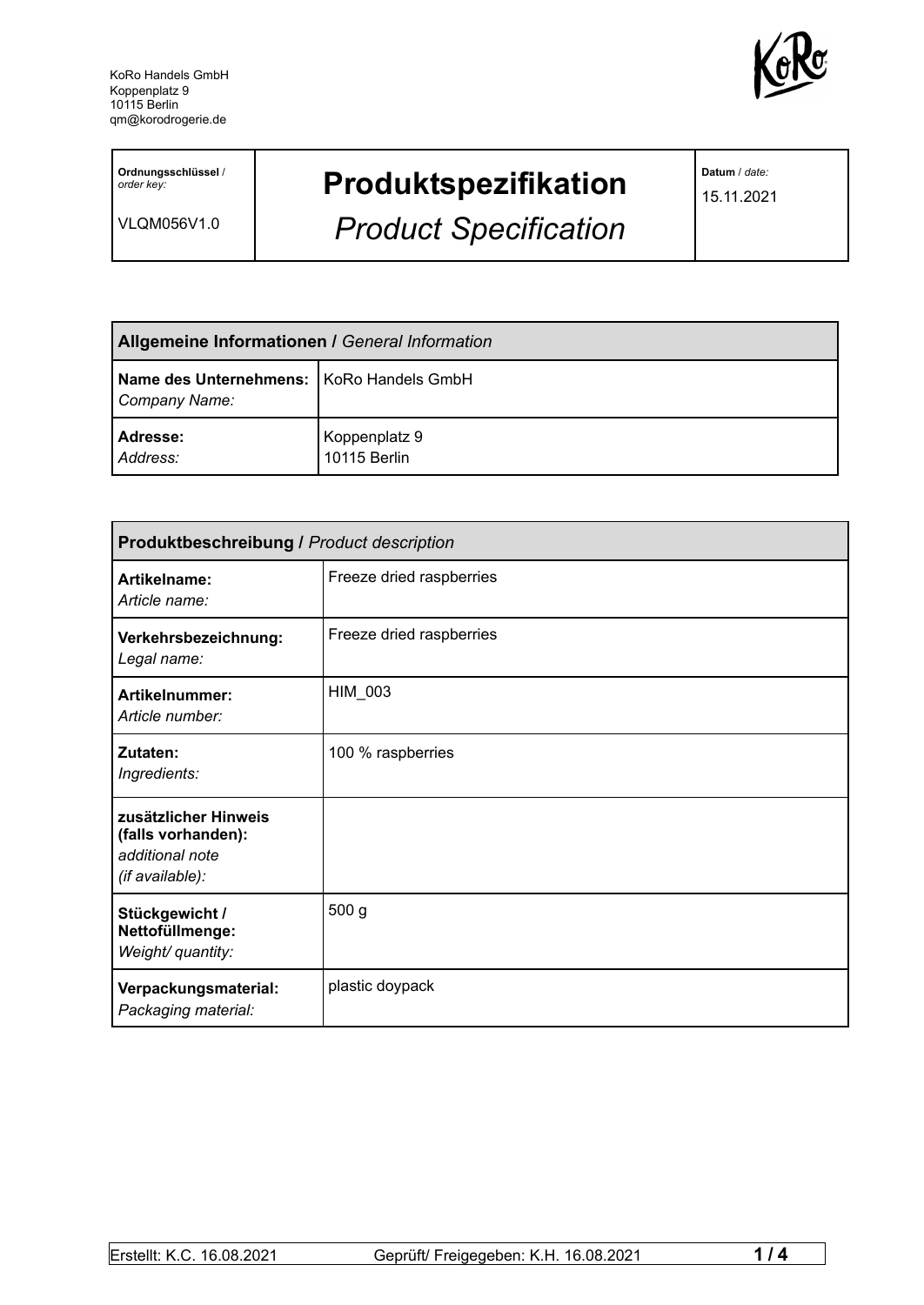

| <b>Produktbeschreibung / Product description</b>            |                                                                                                                                                                                                                                                                                                                                                                       |
|-------------------------------------------------------------|-----------------------------------------------------------------------------------------------------------------------------------------------------------------------------------------------------------------------------------------------------------------------------------------------------------------------------------------------------------------------|
| <b>Besondere Eigenschaften:</b><br>Special characteristics: | bio /organic (Öko-Kontrollstelle / organic control body:<br>$\Box$<br>Agriculture: $\square$ EU $\square$ non-EU<br>$\Box$ EU/ non-EU<br>fairtrade / fairtrade<br>$\mathbf{1}$<br>x vegan / vegan<br>x vegetarisch / vegetarian<br>$\Box$ glutenfrei / glutenfree<br>laktosefrei / lactose-free<br>ohne Zuckerzusatz* / without added sugar*<br>ш<br>andere / others: |
|                                                             | ticana van Natur que Zuelcar ontholten (may contain quaer noturally                                                                                                                                                                                                                                                                                                   |

*\*kann von Natur aus Zucker enthalten / may contain sugar naturally*

| Sensorische Beschreibung / Sensorical description |                                    |  |
|---------------------------------------------------|------------------------------------|--|
| Aussehen / Farbe:<br>Appearance / Colour:         | raspberry red, mainly whole fruits |  |
| Geschmack:<br>Flavour:                            | characteristic for raspberries     |  |
| Geruch:<br>Odour:                                 | characteristic for raspberries     |  |
| Konsistenz:<br>Texture:                           | free-flowing pieces                |  |

| Nährwertangaben pro 100 g / Nutritional information per 100 g  |            |           |
|----------------------------------------------------------------|------------|-----------|
| Energie: I Energy value:                                       | 1578 / 376 | kJ / kcal |
| Fett: / Fat:                                                   | 6,2        | g         |
| Davon gesättigte Fettsäuren: I of which saturated fatty acids: | 0          | g         |
| Kohlenhydrate: I Carbohydrates:                                | 59         | g         |
| Davon Zucker: I Of which sugar:                                | 34         | g         |
| Ballaststoffe: / Fibre:                                        | 26         | g         |
| Eiweiß: / Protein:                                             | 6,7        | g         |
| Salz: / Salt:                                                  | 0,28       | g         |
| sonstige Angaben: / other values:                              |            | % NRV**   |
|                                                                |            |           |

*\*\*Nutritional Reference Value according to regulation (EU) Nr. 1169/2011/*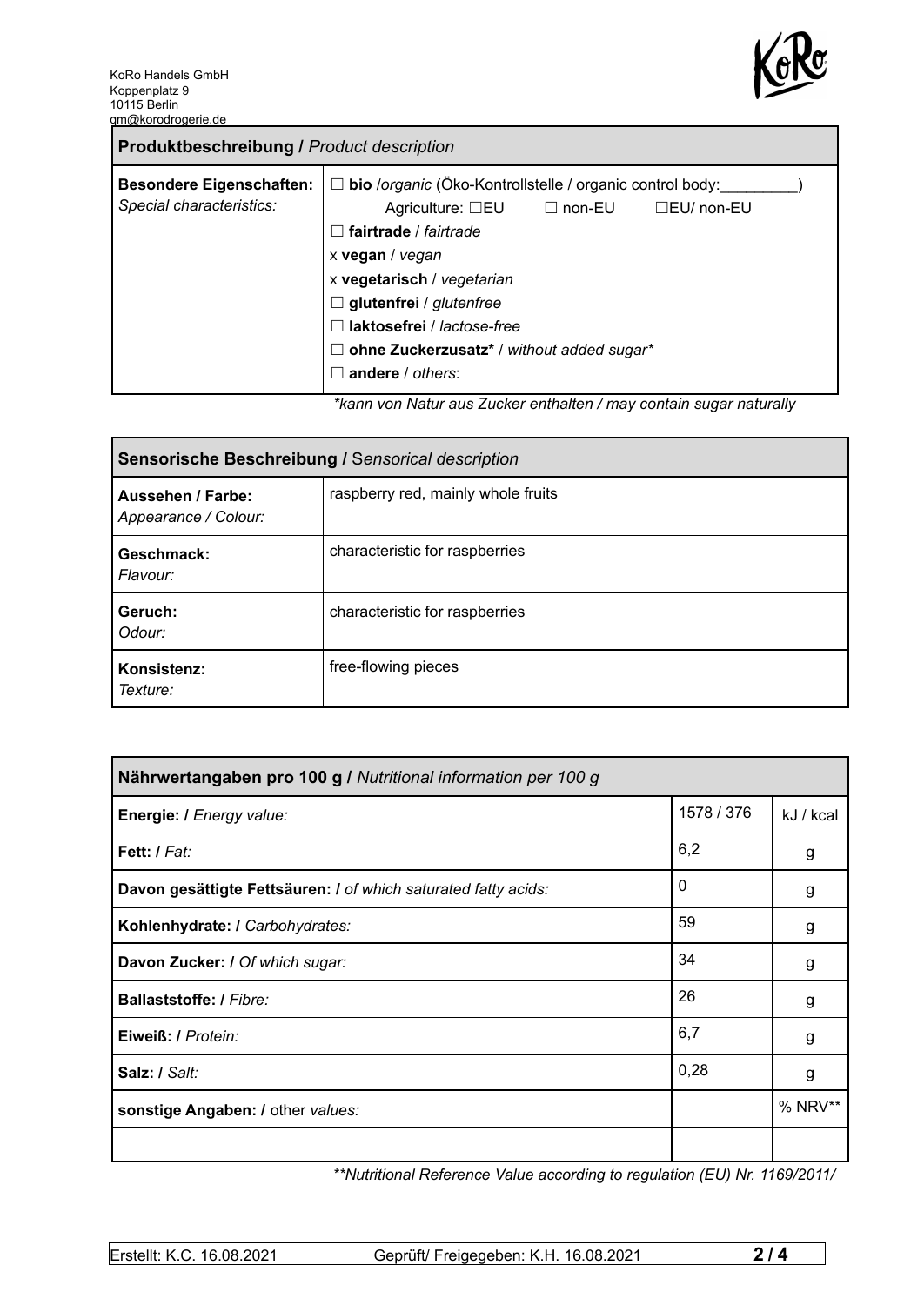

| Lagerung und Haltbarkeit / Storage and Shelf Life             |                                                     |  |
|---------------------------------------------------------------|-----------------------------------------------------|--|
| Optimale<br>Lagerungsbedingungen:<br>Storage recommendations: | Store in a cool and dry place, protected from light |  |
| Mindesthaltbarkeit:<br><b>Expected shelf life:</b>            | 24 months                                           |  |

## **Allergenkennzeichnung gemäß LMIV 1169 / 2011 /** *Allergen Declaration according to EU Regulation 1169 / 2011*

**Legende:** *Key*

*a.* **Allergen ist in der Rezeptur enthalten /** *Allergen contained in recipe*

- *b.* **Risiko der Kreuzkontamination ist möglich /** *Possible risk of cross contamination*
- **c. Allergen ist in der Rezeptur nicht enthalten /** *Allergen not contained in recipe*

|                                                     | a             | b            | C      |
|-----------------------------------------------------|---------------|--------------|--------|
| Glutenhaltiges Getreide / gluten-containing cereals | $\Box$        | X            | П      |
| Krustentiere / Crustaceans:                         |               |              | X      |
| Ei / Egg                                            |               |              | X      |
| Fisch / Fish                                        |               |              | X      |
| Soja / Soy                                          |               | X            |        |
| Milch (Laktose) / Milk (lactose)                    | П             | $\mathsf{x}$ | П      |
| Erdnüsse / Peanuts                                  | П             | $\perp$      | X      |
| Andere Schalenfrüchte*** / Other edible nuts***     | П             | X            | П      |
| Sellerie / Celery                                   | П             | П            | X      |
| Senf / Mustard                                      | П             | П            | X      |
| Sesam / Sesame                                      | Ш             | X            | $\Box$ |
| Schwefeldioxid und Sulphite / Sulphur dioxide       | $\mathcal{L}$ |              | X      |
| Lupinen / Lupin                                     |               |              | X      |
| <b>Weichtiere / Molluscs</b>                        |               |              | X      |

## **\*\*\* Mandeln /** *Almonds***, Haselnüsse /** *Hazelnuts***, Walnüsse /** *Walnuts***, Cashewnüsse /** *Cashews***, Pecannüsse,** *Pecans,* **Paranüsse /** *Brazil nuts***, Pistazien /** *Pistachios***, Macadamianüsse /** *Macadamia nuts*